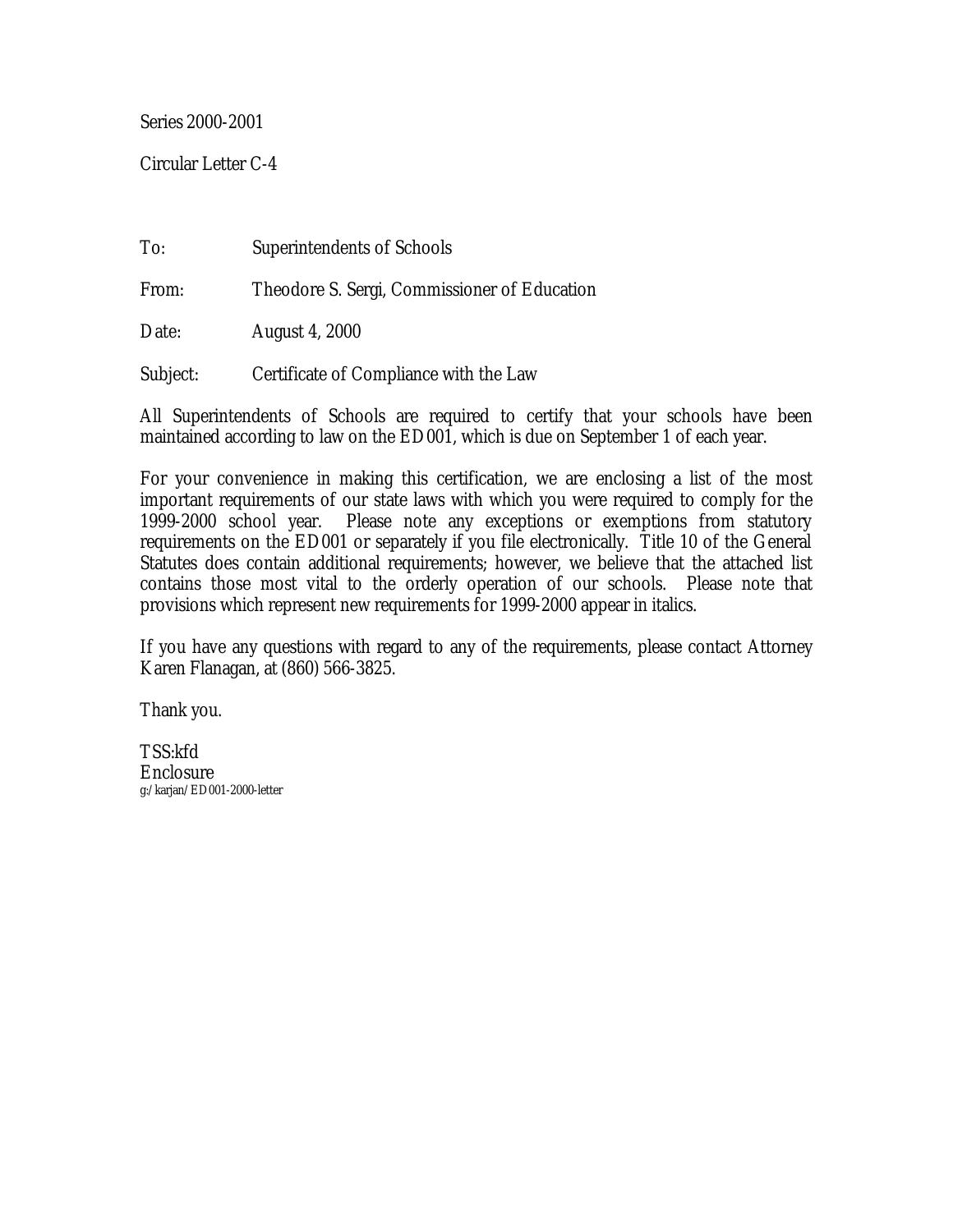## CONNECTICUT GENERAL STATUTES WHICH HAVE A MAJOR IMPACT ON THE OPERATION OF SCHOOL DISTRICTS

## Section 10-220(a) describes the **duties of boards of education**. It provides as follows:

Each local or regional board of education shall maintain good public elementary and secondary schools, implement the educational interests of the state as defined in section 10- 4a and provide such other educational activities as in its judgment will best serve the interests of the school district; provided any board of education may secure such opportunities in another school district in accordance with provisions of the general statutes and shall give all the children of the school district as nearly equal advantages as may be practicable; shall provide an appropriate learning environment for its students which includes (1) adequate instructional books, supplies, materials, equipment, staffing, facilities and technology, (2) equitable allocation of resources among its schools, and (3) a safe school setting; shall have charge of the schools of its respective school district; shall make a continuing study of the need for school facilities and of a long-term school building program and from time to time make recommendations based on such study to the town; shall report annually to the Commissioner of Education on the condition of its facilities and the action taken to implement its long-term school building program, which report the commissioner shall use to prepare an annual report that he shall submit in accordance with section 11-4a to the joint standing committee of the General Assembly having cognizance of matters relating to education; shall advise the Commissioner of Education of the relationship between any individual school building project pursuant to chapter 173 and such long-term school building program; shall have the care, maintenance and operation of buildings, lands, apparatus and other property used for school purposes and at all times shall insure all such buildings and all capital equipment contained therein against loss in an amount not less than eighty per cent of replacement cost; shall determine the number, age and qualifications of the pupils to be admitted into each school; shall develop and implement a written plan for minority staff recruitment for purposes of subdivision (3) of section 10-4a; shall employ and dismiss the teachers of the schools of such district subject to the provisions of sections 10- 151 and 10-158a; shall designate the schools which shall be attended by the various children within the school district; shall make provisions as will enable each child of school age, residing in the district to attend some public day school for the period required by law and provide for the transportation of children wherever transportation is reasonable and desirable, and for such purpose may make contracts covering periods of not more than five years; may place in an alternative school program or other suitable educational program a pupil enrolling in school who is nineteen years of age or older and cannot acquire a sufficient number of credits for graduation by age twenty-one; may arrange with the board of education of an adjacent town for the instruction therein of such children as can attend school in such adjacent town more conveniently; shall cause each child five years of age and over and under sixteen years of age living in the school district to attend school in accordance with the provisions of section 10-184, and shall perform all acts required of it by the town or necessary to carry into effect the powers and duties imposed by law. (Please note that pursuant to Section 10-184, a parent or person having control of a child five or six years of age has the option of not sending the child to school until age seven by personally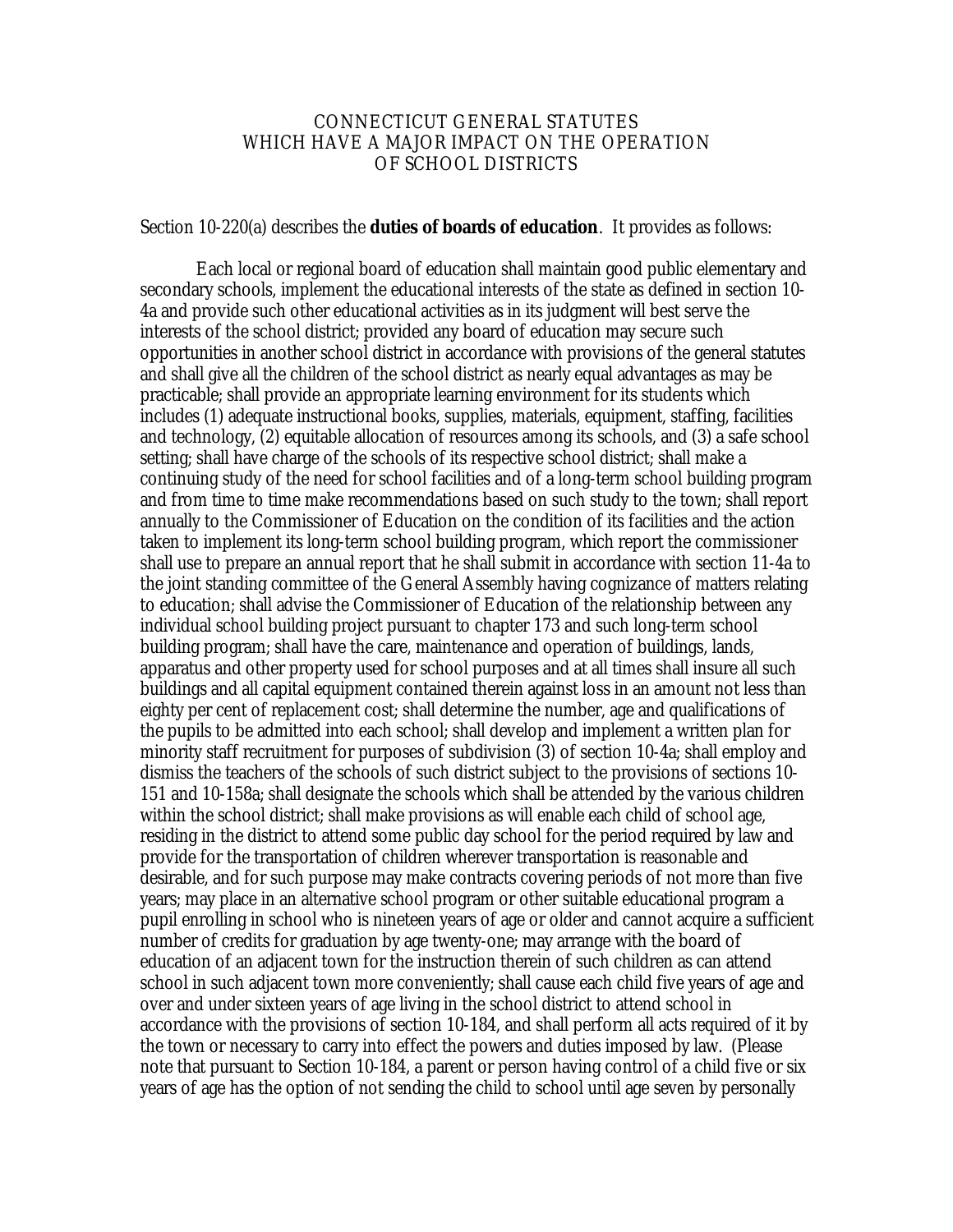appearing at the school district office and signing an option form. The school district must provide information about the educational opportunities available in the school system.)

Section 10-4a defines the **educational interests of the state** which shall include, but not be limited to the concern of the state that

- (1) each child shall have for the period prescribed in the general statutes equal opportunity to receive a suitable program of educational experiences;
- (2) each school district shall finance at a reasonable level at least equal to the minimum expenditure requirement pursuant to the provisions of section 10-262j an educational program designed to achieve this end;
- (3) in order to reduce racial, ethnic and economic isolation, each school district shall provide educational opportunities for its students to interact with students and teachers from other racial, ethnic, and economic backgrounds and may provide such opportunities with students from other communities; and
- (4) the mandates in the general statutes pertaining to education within the jurisdiction of the State Board of Education be implemented.

Section 10-226h requires school districts to report, by October 1, 1998 and biennially thereafter, on **the programs and activities undertaken to reduce racial, ethnic and economic isolation**, including information on the programs undertaken and evidence over time of progress made.

School districts are required to provide at least **one hundred and eighty days** of actual school work for grades kindergarten to twelve and no less than **nine hundred hours** of actual school work for full day kindergarten and grades one to twelve and **four hundred and fifty hours** of actual school work for half-day kindergarten pursuant to Sections 10-15 and 10-16.

Sections 10-15c, 10-186 and 10-235 require school districts to **provide full and free access**, by transportation or otherwise, to its programs to all eligible students **without discrimination** on account of race, color, sex, religion, national origin or sexual orientation*,*  including to those residing with relatives and non-relatives and to those residing in temporary shelters. Children are eligible to attend school if they attain the age of five on or before January 1 of a school year until they attain the age of twenty-one or graduate.

Section 10-220d requires local and regional boards of education to provide **full access** to regional vocational-technical schools, regional vocational agriculture centers, interdistrict magnet schools, charter schools and interdistrict student attendance programs for the **recruitment**, other than for the purpose of interscholastic athletic competion**, of students**  attending the schools under the board's jurisdiction.

Sections 10-16b, 10-18, 10-19, 10-220(b) and 10-221a obligate school district to (1) offer **prescribed courses of study** in accordance with duly adopted educational goals and student objectives **as part of a planned, ongoing and systematic program of instruction**, and (2) **require minimum credit requirements for high school graduation**. *Section 10-221h*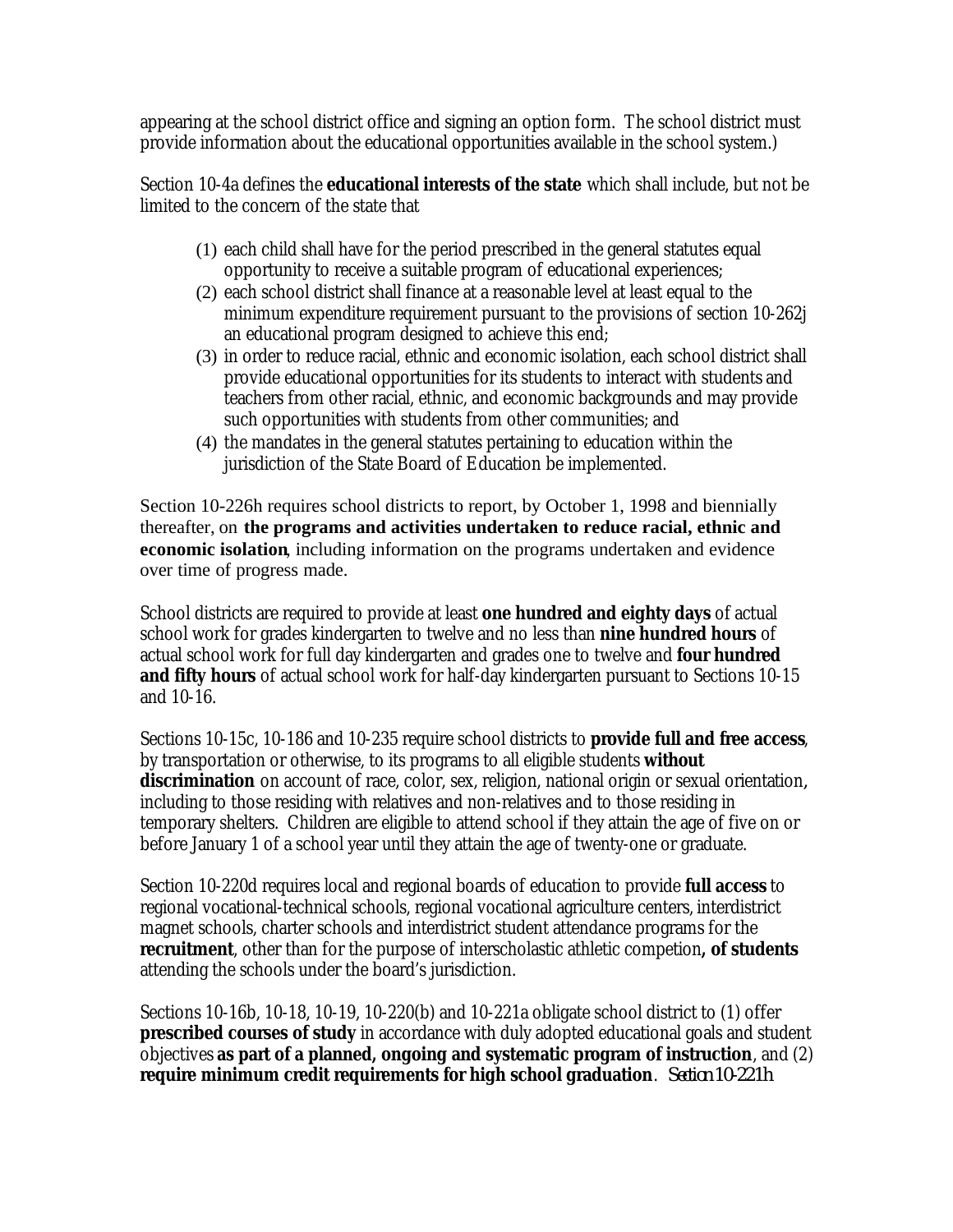*requires boards to develop and implement a three-year plan to improve the reading skills of students in grades kindergarten through three.* 

School districts must provide **special education and related services** to all eligible children requiring special education pursuant to Sections 10-76a through 10-76q.

Sections 10-17, 10-17a and 10-17d through 10-17g require school districts to assess the needs of students who are speakers of languages other than English and to provide **bilingual education,** *English as a second language and other support services* where required.

**Adult education services** must be provided for adult residents by a local or regional board of education or through cooperative arrangements or at a cooperating eligible entity or at a regional education service center as required by Sections 10-67 through 10-73c.

School districts must furnish **transportation** to eligible public and private school students, including students attending charter schools *and magnet schools*, and develop and implement a policy for reporting of all complaints relative to school transportation safety pursuant to Sections 10-97, 10-186, 10-220, 10-221c, 10-277, 10-280a and 10-281.

Each school district must prescribe **rules for the management, studies, classification and discipline of the public schools**, including the selection and use of nondiscriminatory texts, supplementary books, library books, supplies, materials and equipment as it deems necessary to meet the needs of instruction in its schools; adopt and **implement policies and procedures** concerning (1) homework, attendance, promotion and retention, (2) drug and alcohol use, sale and possession on school property, (3) youth suicide prevention and attempts, (4) truancy, (5) the encouragement parent-teacher communication*,* and *(6) weighted grading for honors and advanced placement courses* and must display flags in each classroom. (Sections 10-18a, 10-198a, 10-221, 10-228, 10-230 and P.A. 99-81) *P.A. 99-288 requires that, on or before July 1, 2000, promotion and graduation policies must be revised to ensure that such policies foster student achievement and reduce the incidence of social promotion.* 

Section 10-16a requires each local and regional board of education to provide an opportunity for **silent meditation** for teachers and students at the start of each school day.

Sections 10-15b and 46b-56 require school districts to allow parents (custodial and noncustodial) **access to** the **records** of their minor children except for records containing information that is considered confidential under Section 10-154a and certain health information which is confidential pursuant to other provisions of the General Statutes. Under Section 10-221b, districts must establish a written, uniform policy concerning **oncampus recruiting** and access to directory information for all recruiters, including commercial, military and non-military and those representing institutions of higher education.

School districts must operate **school health programs** to ensure the well-being of their students in accordance with Sections 10-203 through 10-204a, 10-205 through 10-210, 10- 212, 10-212a, and 10-214 through 10-215 and allow students to be exempted from **family**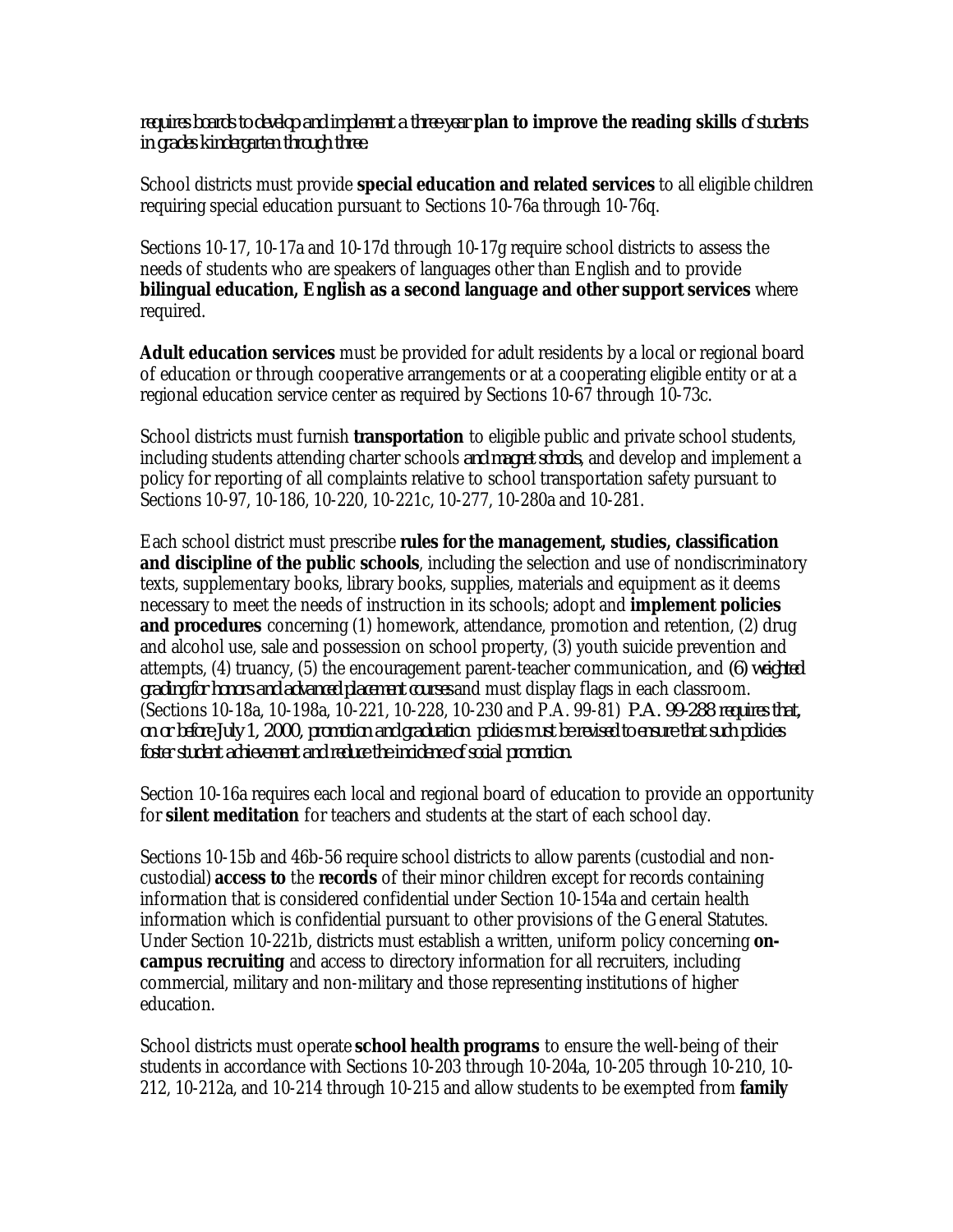**life education** programs under Section 10-16e. *On and after July 1, 1999 a copy of the record of each pesticide application at a school must be maintained at the school for five years. (P.A. 99-165)* 

Section 10-266w obligates school districts to provide **breakfast programs** when required.

School districts must maintain **sanitary and safe schools** in accordance with all applicable fire, safety and health codes, ordinances, regulations and laws so that no serious threat of danger exists to any lawful occupant. **Smoking in school buildings** is prohibited while school is in session or student activities are being conducted. (Sections 10-203, 10-220, 10- 221, 10-231 and 19a-342)

Section 10-221g requires each local and regional board of education to conduct an **instructional time and facility usage assessment** in order to maximize student learning and community use of facilities. Section 10-220 requires each board to report annually to the Commissioner on the **condition of its facilities** and action taken to implement its long term school building program.

Sections 10-221 and 10-223a through 10-223g, inclusive, require school districts to (1) adopt policies governing student conduct which provide for the fair and consistent application of **disciplinary policies and procedures**, (2) afford annual notice of such policies to all pupils and their parents and guardians, and (3) comply with due process requirements in imposing discipline.

School districts must ensure the reporting of **suspected or known abuse, or danger of abuse, of children** to the Commissioner of Children and Families or his representative, and the reporting of suspected or known abuse by a school employee to the Commissioner of Children and Families, the state or local police, and the Commissioner of Education within 72 hours of learning of the abuse, and adopt a written policy regarding the reporting by school employees of suspected child abuse. (Sections 17a-101 through 17a-101i and 17a-103)

Pursuant to Sections 10-145 to 10-145b, inclusive, 10-151 to 10-151c, inclusive, 10-153 to 10-153g, inclusive, 10-155f, 10-156 to 10-157a, inclusive, 10-220a, 10-221d, 10-235, 10-236a and 10-76dd, districts must employ, evaluate and indemnify appropriately **certified and qualified personnel**; develop and implement teacher evaluation and professional development programs; provide **in-service training** on (1) the nature and relationship of drugs and alcohol to personality development and procedures to discourage their abuse, (2) health and mental health risk education, (3) the growth and development of exceptional children, and (4) school violence prevention and conflict resolution, (5) cardiopulmonary resuscitation and other emergency life saving procedures, (6) computer and other information technology as applied to student learning and classroom instruction, communications and data management, and (7) the teaching of the language arts, reading and reading readiness for teachers in grades kindergarten to three*,* inclusive; and file a signed copy of its teacher and administrator collective bargaining agreements with the Commissioner of Education. No board member shall be employed by the board of education of which he or she is a member under Section 10-232.